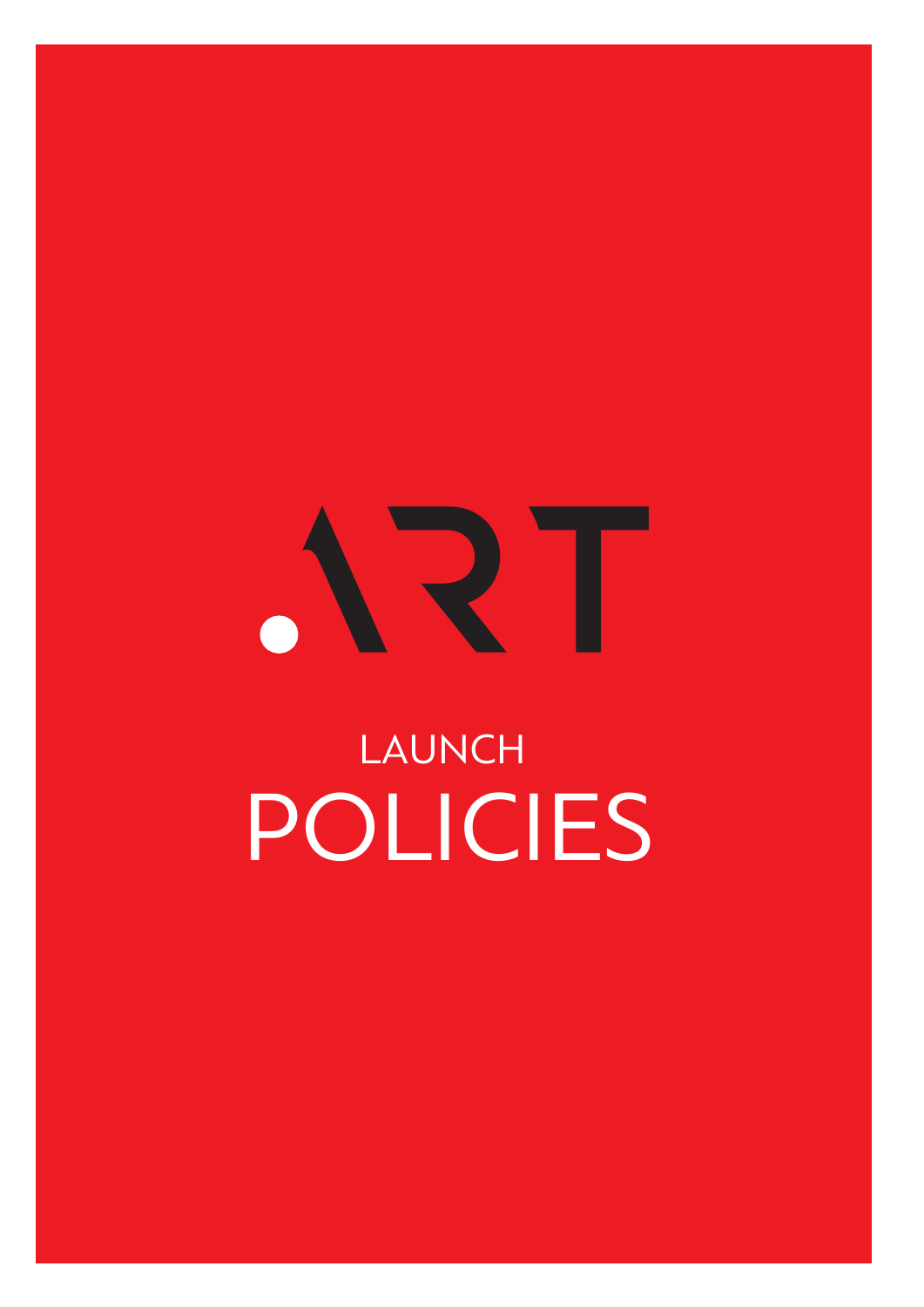#### .ART LAUNCH POLICIES

#### I. OVERVIEW

This document includes the launch plan and the policies addressing key aspects of the launch of the .ART TLD. This plan and these policies may be modified from time to time by the Registry operating the TLD in its sole and exclusive right to ensure that the TLD is compliant with all relevant regulations and requirements.

#### II. DEFINITIONS

| .ART<br>community.  | means the top-level domain for the international art                                                                                                                               |
|---------------------|------------------------------------------------------------------------------------------------------------------------------------------------------------------------------------|
| Allocation          | means the method by which a Domain Name is created and<br>assigned to an Applicant, "Allocated" shall have a<br>corresponding meaning.                                             |
| Applicant           | means a natural person, company or organization in whose<br>name an Application is submitted.                                                                                      |
| Application         | means the complete and technically correct request for a<br>Domain Name, which complies with this policy and any other<br>policy issued by the Registry, or ICANN.                 |
| Auction             | means a private closed auction meant to resolve contention<br>sets during the Sunrise Period when two or more eligible<br>trademark holders applied for the same .ART Domain Name. |
|                     | Dispute Resolution Provider means an entity selected by the Registry to provide dispute<br>resolution services during the Sunrise Period.                                          |
| Domain Name         | means a name at the second level within the TLD.                                                                                                                                   |
| Early Access Period | means the first seven (7) days of General Availability during<br>which Domain Name Registration fees progressively<br>decrease.                                                    |
| Early Adopters      | means a group of individuals or entities who will receive their<br>Domain Names prior to or during the Sunrise Period, in                                                          |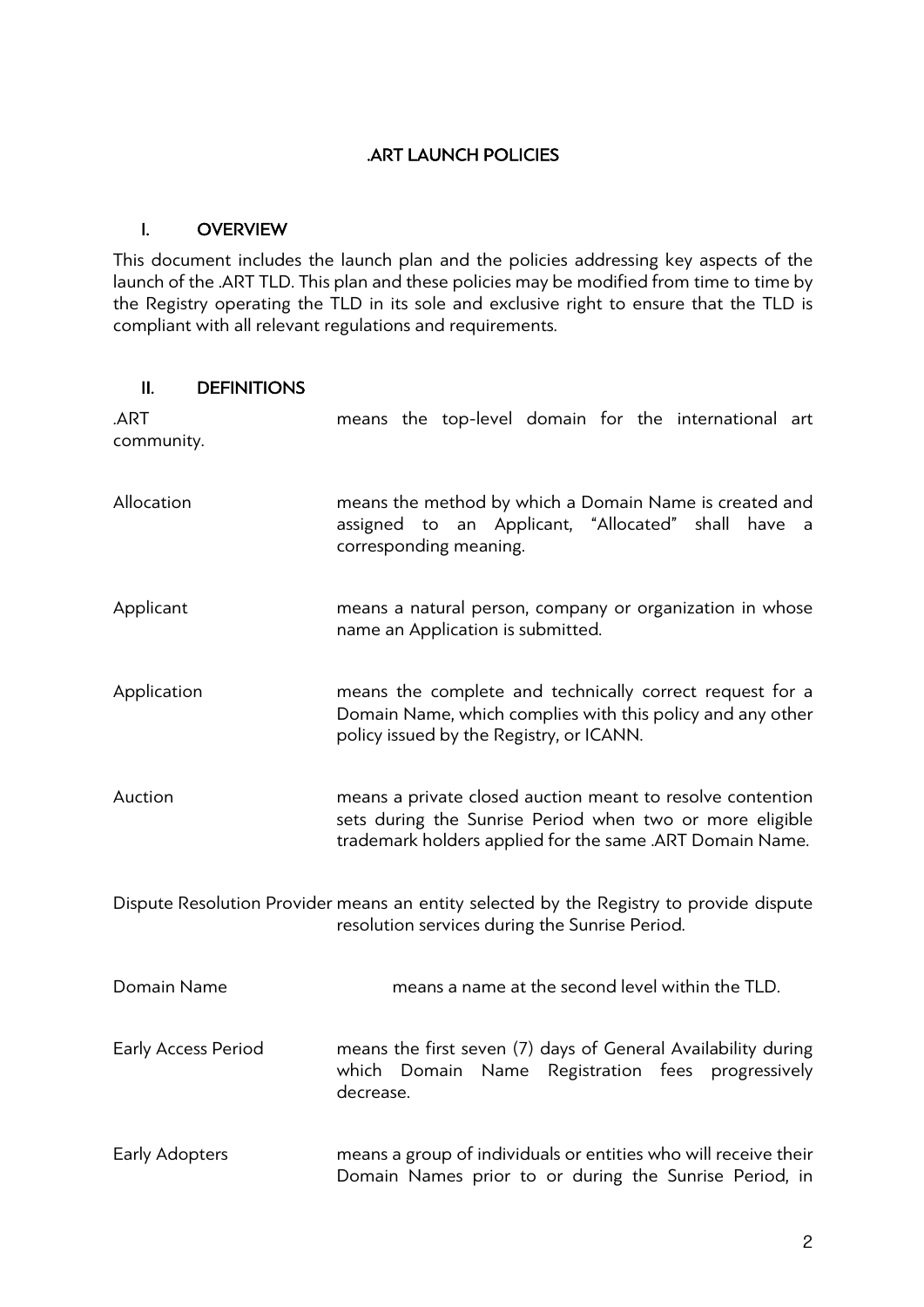|                             | compliance with a Qualified Launch Program as per ICANN's<br>Rights Protection Mechanisms.                                                                                                                                                |
|-----------------------------|-------------------------------------------------------------------------------------------------------------------------------------------------------------------------------------------------------------------------------------------|
| Eligible Trademark          | means a registered trademark that meets the requirements<br>described in Section 2 of this policy.                                                                                                                                        |
| Founders Program            | means a pre-selected group of entities that have preferential<br>access to Domain Names prior to General Availability.                                                                                                                    |
| <b>General Availability</b> | means the point in time following which requests to register a<br>Domain Name will be received from any eligible party on a<br>first come, first served basis.                                                                            |
| <b>ICANN</b>                | means the Internet Corporation for Assigned Names and<br>Numbers, its successors and assigns.                                                                                                                                             |
| <b>ICANN Requirements</b>   | means the Registry's obligations under the<br>Registry<br>Agreement between Registry and ICANN dated 24 March<br>2016, and all ICANN Consensus Policies applicable to the TLD.                                                            |
| Label                       | means a string of characters used to form part of a Domain<br>Name.                                                                                                                                                                       |
|                             | Limited Registration Period means a specific period prior to General Availability and after<br>the Sunrise Period where special restrictions to registering<br>Domain Names apply. Such registrations are subject to<br>Trademark Claims. |
| Registrant                  | means an Applicant that has submitted a Registration<br>Request that has been paid for in full and accepted by the<br>Registry. A Registrant is the holder of a registered name in the<br>TLD.                                            |
| Registration                | means a Domain Name that has been accepted by the<br>Registry in accordance with the terms of the Registry-<br>Registrar Agreement and the Registry-Registrant Agreement<br>for Registration during a specified term.                     |
| Registrar                   | means an entity authorized by ICANN to offer Domain Name<br>Registration services in relation to the TLD.                                                                                                                                 |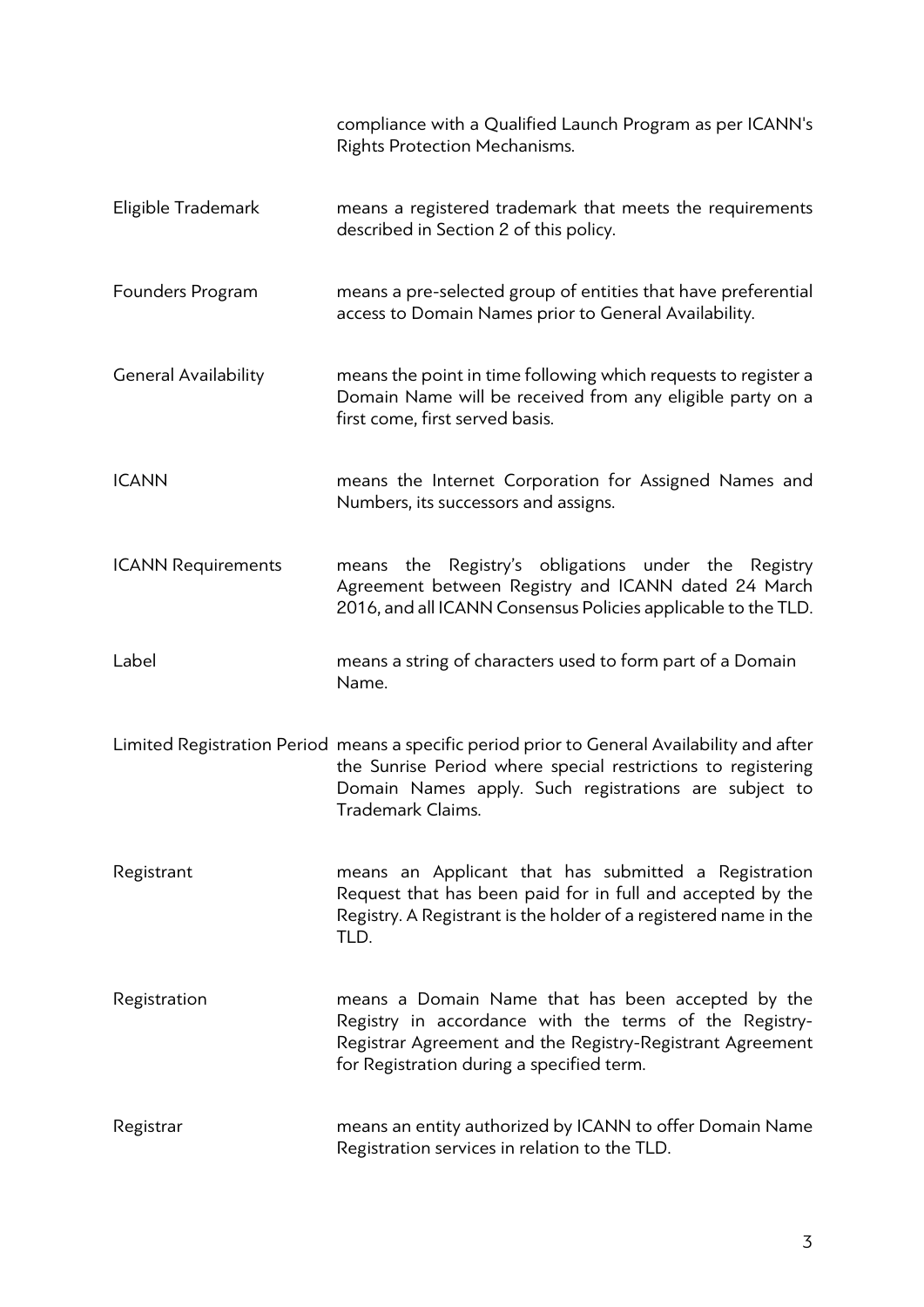| Registry                           | means the entity that is operating the .ART top-level domain.                                                                                                                                                             |
|------------------------------------|---------------------------------------------------------------------------------------------------------------------------------------------------------------------------------------------------------------------------|
| <b>Registry Policies</b>           | means the entirety of the policies applicable when purchasing<br>and using a Domain Name.                                                                                                                                 |
| <b>Reserved Name</b>               | means names and terms that the Registry has reserved from<br>Registration and which it may, at its sole discretion, later<br>release for Registration or Allocation.                                                      |
| <b>Rights Protection Mechanism</b> | means a set of trademark protections developed by<br>the ICANN community and include practical details<br>regarding the implementation of the Sunrise Period and<br>Trademark Claims Service.                             |
| <b>SDRP</b>                        | means the Sunrise Dispute Resolution Policy which sets out<br>the rules and procedures relating to disputed sunrise<br>registrations                                                                                      |
| Service                            | means the activity of the Registry to offer Domain Names for<br>Registration in the TLD.                                                                                                                                  |
| <b>SMD File</b>                    | means the Signed Mark Data file provided by the Trademark<br>Clearinghouse to a holder of a Validated Trademark which is<br>encoded with information such as the Labels that may be<br>Allocated during a Sunrise Period. |
| Sunrise Period                     | means the phase that gives trademark holders the<br>opportunity to protect their trademarks in the TLD by having<br>a first right to registration.                                                                        |
| <b>Sunrise Registration</b>        | means a Domain Name Allocated to a Sunrise-Eligible Rights<br>Holder and applied for during the Sunrise Period.                                                                                                           |
| <b>TLD</b>                         | means Top Level Domain and for the purpose of this policy<br>the TLD shall be .ART.                                                                                                                                       |
| Trademark claims service           | means a notification service mandated by ICANN to warn<br>both domain name registrants as well as trademark holders<br>that trademarked names are being registered to registrants<br>who are not the trademark holder.    |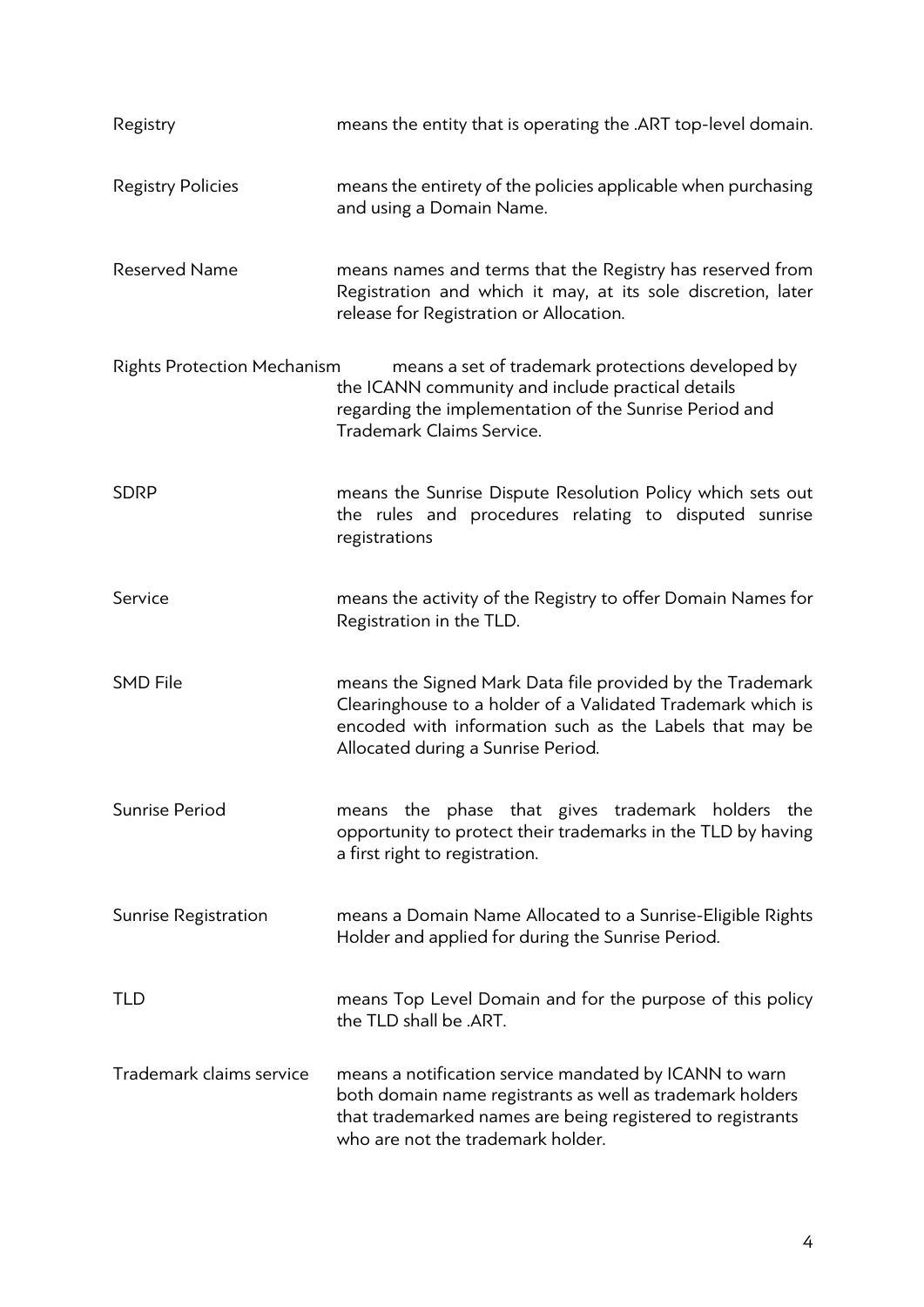| Trademark Clearinghouse | also called TMCH, means the central repository for<br>information to be authenticated, stored, and disseminated,<br>pertaining to the rights of Trademark Holders.                                                  |
|-------------------------|---------------------------------------------------------------------------------------------------------------------------------------------------------------------------------------------------------------------|
| Trademark Holder        | means holders of marks that have been verified by the TMCH<br>Sunrise and Claims Operator as meeting the requirements<br>specified in the Trademark Clearinghouse Guidelines.                                       |
| <b>UDRP</b>             | means the Uniform Domain-Name Dispute-Resolution Policy<br>established by ICANN for the resolution of disputes regarding<br>the Registration of internet Domain Names.                                              |
| <b>URS</b>              | means the Uniform Rapid Suspension System which is a rights<br>protection mechanism that offers a lower-cost, faster path to<br>relief for rights holders experiencing the most clear-cut cases<br>of infringement. |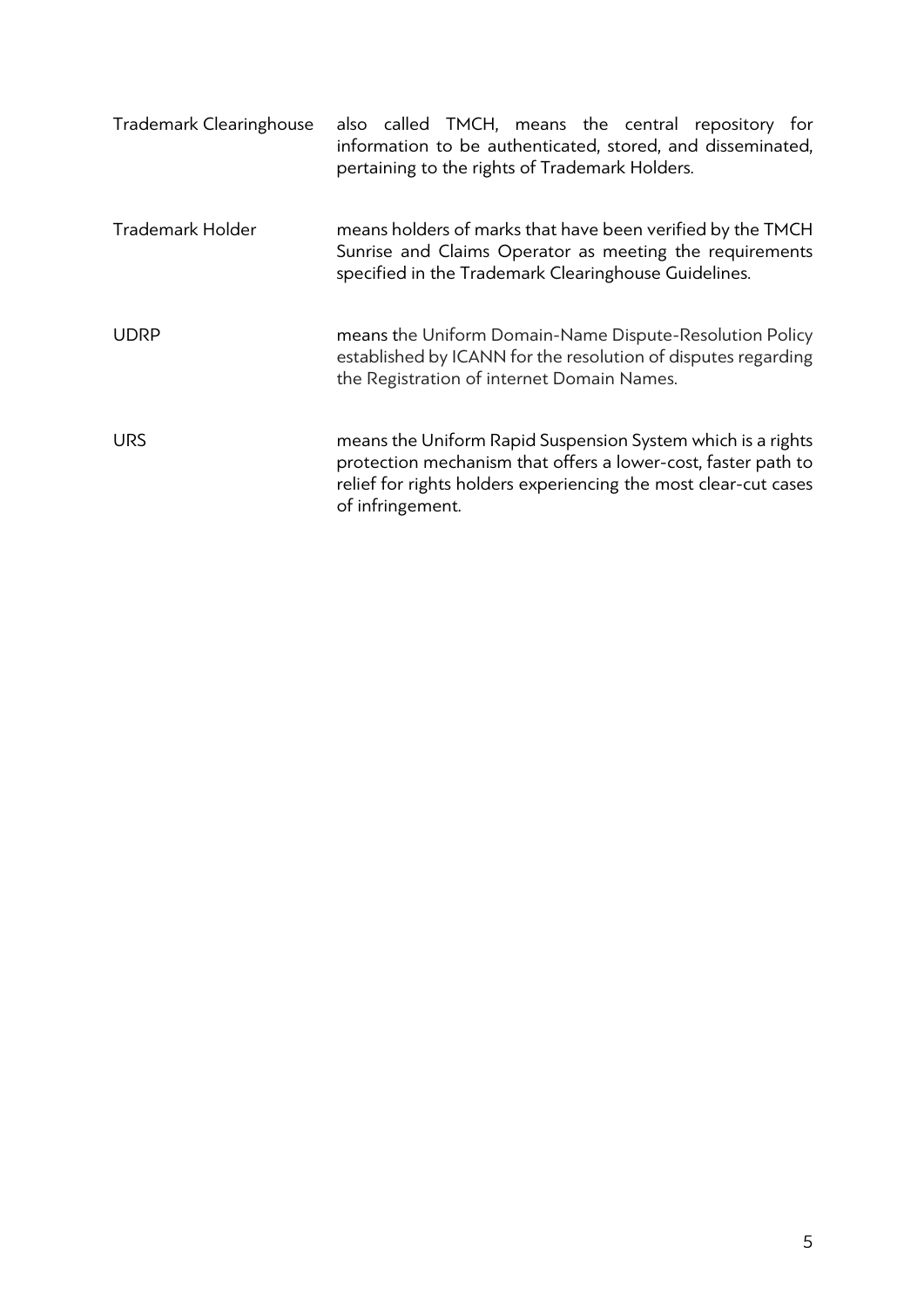#### SECTION 1

#### .ART TLD Launch Plan

This launch plan outlines and describes the phased launch process for the TLD.

# 1.1 QUALIFIED LAUNCH PROGRAM

The Registry operating the TLD will offer a Qualified Launch Program (QLP) for its Early Adopters. Domain names will be allocated to Early Adopters in order to promote and build awareness of the TLD. Domain Names allocated shall not exceed more than 100 names. All Rights Protection Mechanism terms will apply to Domain Names registered to Early Adopters during this Period. The QLP will be managed according to the Qualified Launch Program Addendum published by ICANN on April 10 2014:

(http://newgtlds.icann.org/en/about/trademark-clearinghouse/rpmrequirements-qlpaddendum-10apr14-en.pdf ).

# 1.2 SUNRISE PERIOD

The Registry will implement an End-Date Sunrise, as defined in ICANN's Trademark Clearinghouse Rights Protection Mechanism Requirements policy. During the Sunrise Period, the holder of a trademark, that has been previously verified by the officially mandated ICANN Trademark Clearinghouse and which fulfills the eligibility requirements set out in the TLD's Sunrise Policy shall have the opportunity to apply for and register domain names that correspond to their trademarks during a limited period of time before Registration is open to the public at large.

# 1.3 LIMITED REGISTRATION PERIOD

Following the end of the Sunrise Period, the Registry will operate an approximately 3 month Limited Registration Period. Qualifying Applicants from the global arts community will be able to register their .ART Domain Names. This period is designed to allow members of the art world to register Domain Names in advance of the General Availability. All Domain Names registered during the Limited Registration Period shall be registered through an ICANN-Accredited Registrar. In addition, all names registered shall be included in ICANN's mandatory Trademark claims service.

# 1.4 EARLY ACCESS PERIOD

The Early Access Period (EAP) covers the first seven (7) days of General Availability for the TLD. During EAP anyone can register any available Domain Name at the Registration fee for that particular day.

# 1.5 GENERAL AVAILABILITY

General Availability will follow after the end of the Limited Registration Period. Once General Availability has commenced interested parties shall be permitted to register Domain Names on a first-come, first-served basis, provided that such interested party and Domain Names are compliant with the Registry Policies and provided that the domain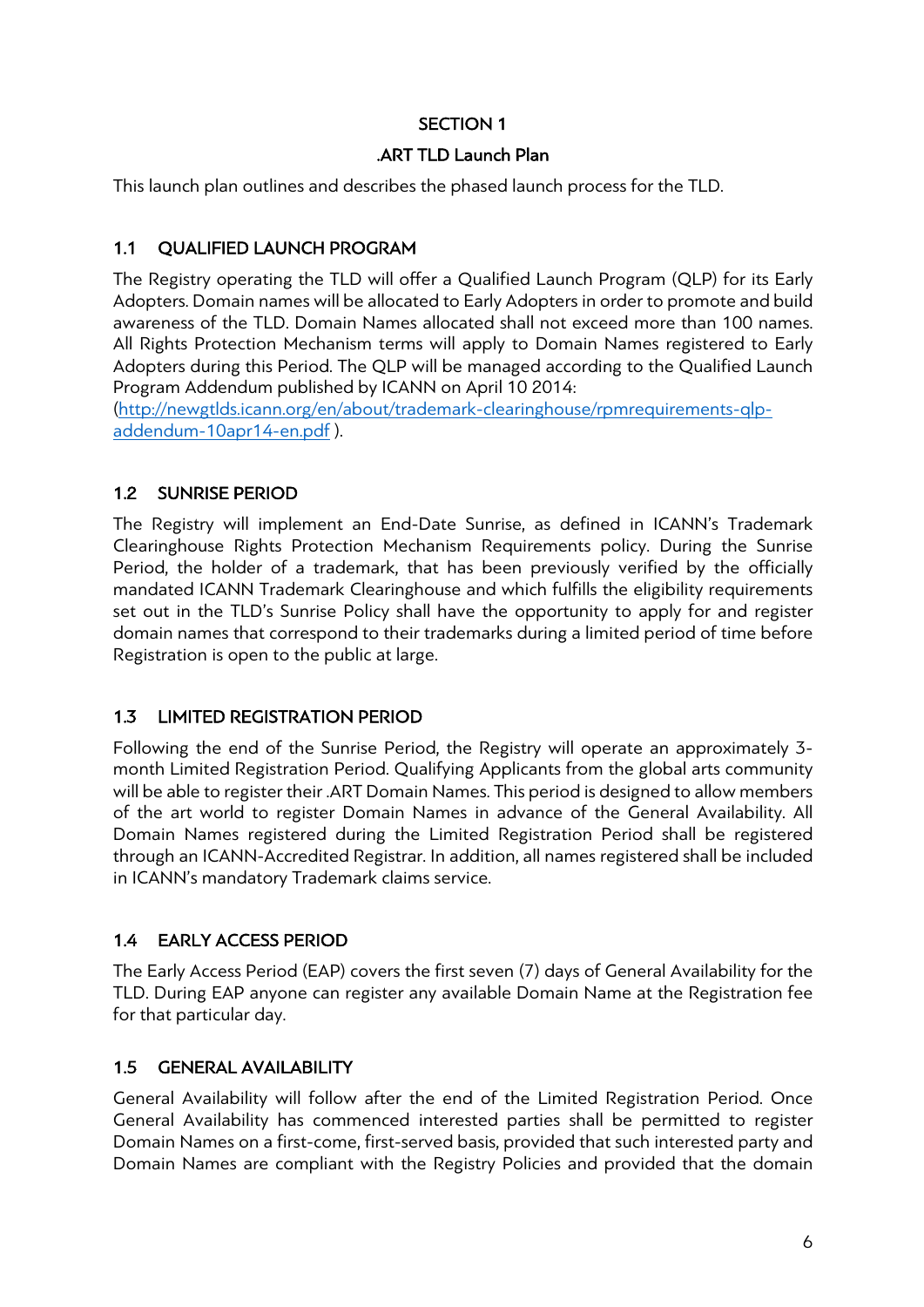name is: (i) Not a Reserved name; (ii) Available for registration; and (iii) Not subject of a pending Sunrise challenge.

#### 1.6 AMENDMENT

Please note that Registry Operator may amend or modify this Launch Policy from time to time in its sole discretion.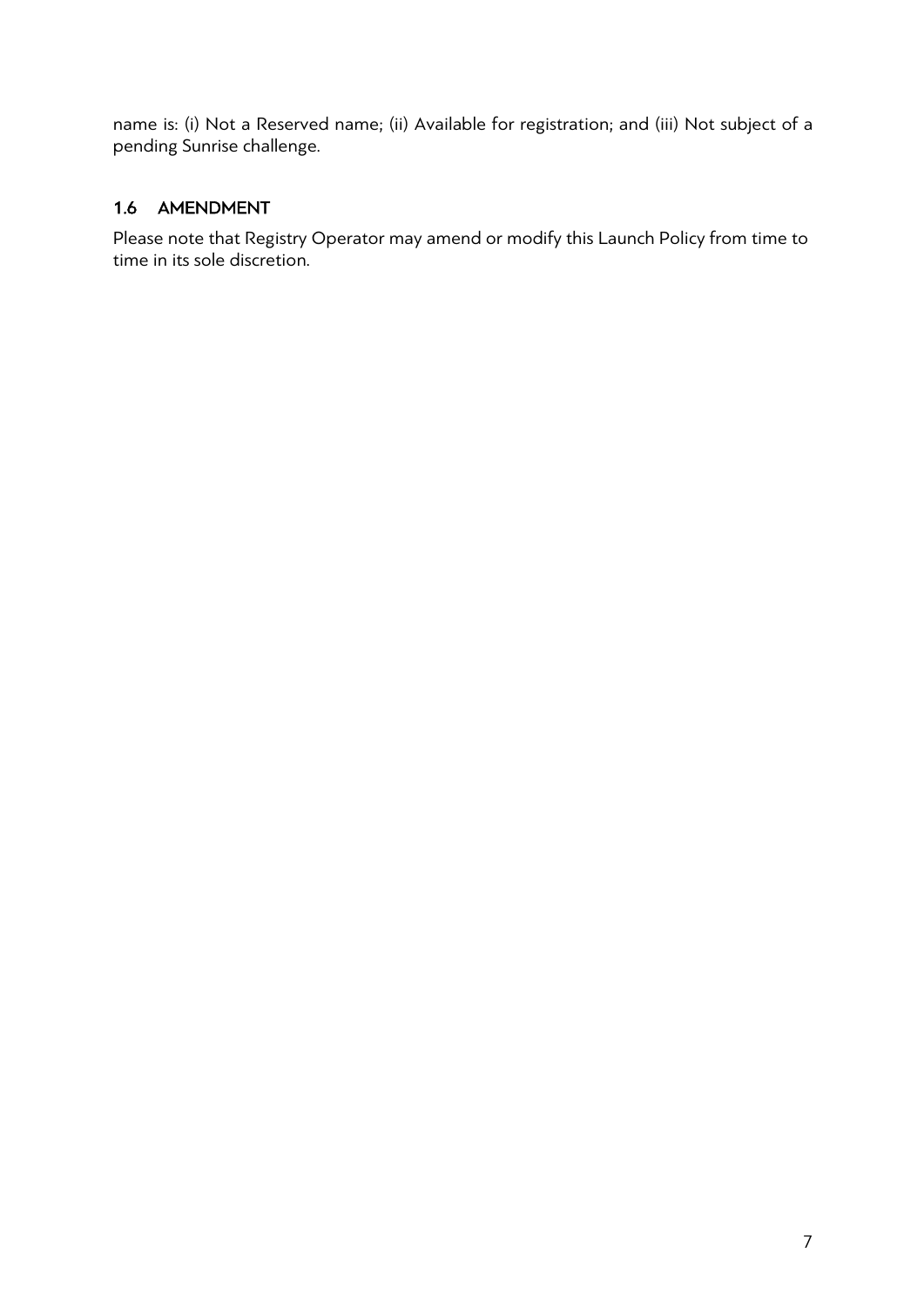#### SECTION 2

#### Sunrise Period

This Sunrise Policy is to be read together with the Sunrise Dispute Resolution Policy. Any revisions or modifications to this Sunrise Policy prior to the start date of Sunrise shall be effective immediately upon the posting of such revisions or modifications on the Registry website and such amendments shall be binding upon the Registrant.

#### 2.1 Sunrise Overview

Sunrise is a limited-time opportunity for trademark holders who have entered their marks into the Trademark Clearinghouse database (TMCH) and who wish to register Domain Names ahead of General Availability. SMD Files submitted with Sunrise Applications are verified by the Registry against the TMCH. Sunrise Applications missing a valid SMD File or containing an invalid SMD File will be rejected by the Registry. At the end of the Sunrise Period, applied for Domain Names with a single eligible applicant will automatically be allocated to such Applicant. Domain Names with more than one eligible Applicant will proceed to an auction (to be conducted according to registry procedure) between the competing Applicants by an independent third party.

#### 2.2 Eligible Trademarks and Domain Name Applications

An Eligible Trademark is a trademark that meets all of the requirements described in the Trademark Clearinghouse Guidelines (http://www.trademark-clearinghouse.com/) and has been verified and registered in the Trademark Clearinghouse database.

During the Sunrise Period, the Domain Name applied for must be an identical match to a label contained within the SMD file submitted with the Application. Domain Name Applications must also meet the following syntax requirements:

- have a minimum of 1 to a maximum of 63 characters (at any one level);
- only contain letters (a-z, A-Z), digits (0-9) and hyphens (-) or a combination of these;
- begin with a letter or a digit and end with a letter or a digit;
- neither begin with, nor end with a hyphen  $(-)$ ;
- not contain hyphens (-) in the third and fourth positions (e.g., "bq--1k2n4h4b" or "xn--ndk061n); and
- not include a space (e.g. www.ab tld).

#### 2.3 Sunrise Eligibility Requirements

Participation in the Sunrise Period is restricted to Applicants who meet the following Sunrise Eligibility Requirements. The Registry will only effectuate a Domain Name Registration insofar and to the extent that: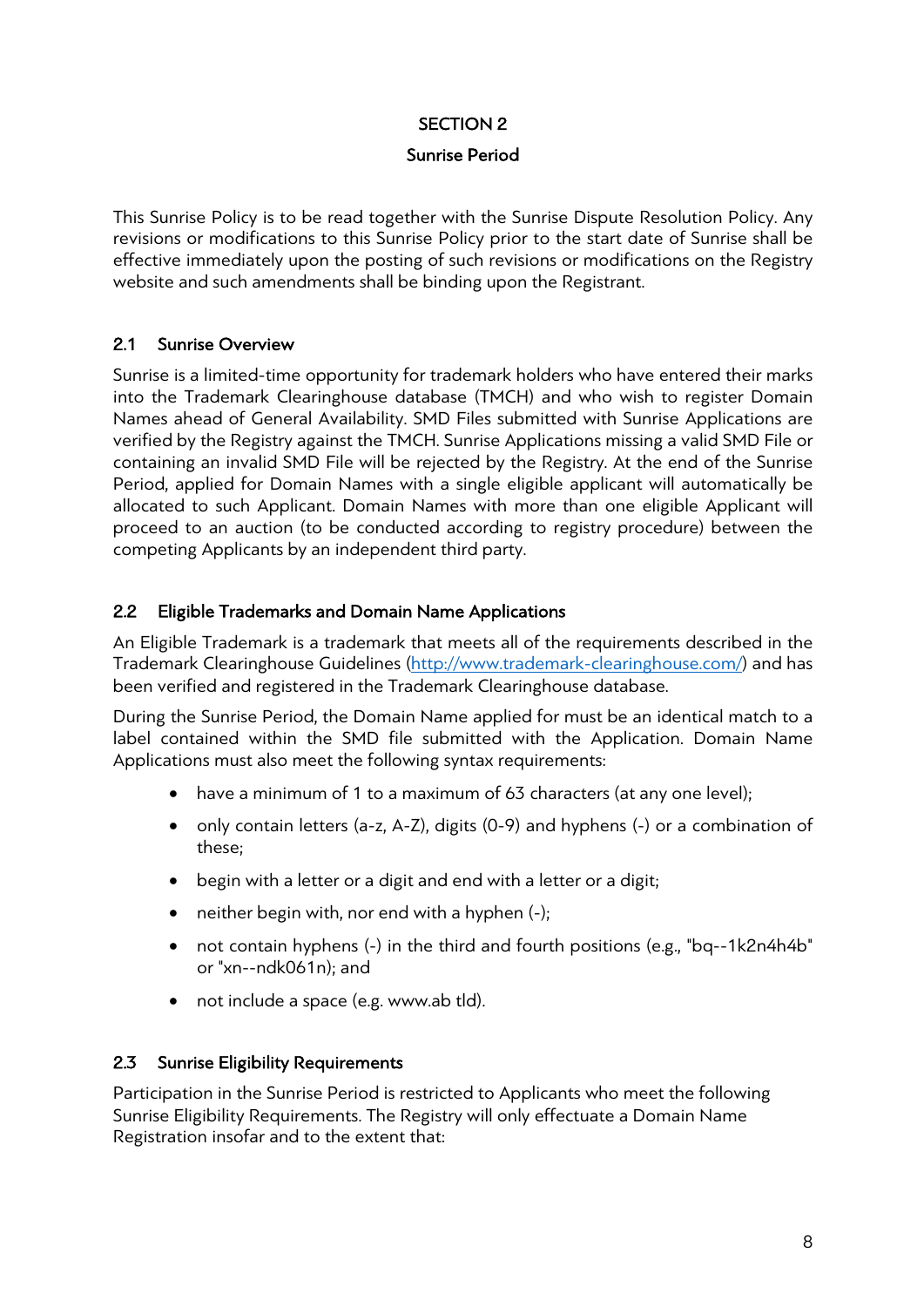- the Domain Name Application is submitted to the Registry by an ICANNaccredited Registrar who acts on behalf of the Applicant, but for its own account;
- the Domain Name applied for is an exact match to their trademark registered by the Applicant in the Trademark Clearinghouse;
- a valid SMD File is submitted at the time of Application;
- the Domain Name is available.

Domain Name Applications will not be accepted for Reserved Names.

The Registry may reject, revoke or delete at any time, any Application or resulting Registration of a Domain Name if it appears that the Applicant did not fulfill the eligibility requirements without the Applicant or Domain Name Registrant being entitled to any reimbursement or compensation as a result of such rejection, revocation or deletion.

#### 2.4 Validation of Sunrise Applications

Applications submitted during the Sunrise Period are subject to validation by the Registry with the Trademark Clearinghouse, which is a prerequisite for the Registry to proceed with the Registration of the Domain Name requested in the Application.

If the Registry is unable to validate the SMD file or if the requested Domain Name does not match a label contained in the SMD file, the Application will be rejected.

#### 2.5 Sunrise Duration and Process

The Sunrise Period will be open for approximately 60 calendar days. The Registry may, at its discretion extend the Sunrise Period at any time. Notice of any extension will be published on the Registry Website.

During the Sunrise Period, Applications for Domain Name Registrations shall be submitted to the Registry through an Accredited Registrar together with a valid SMD file.

After the close of the Sunrise Period, if an Application is successfully validated and the Registry has received no other Applications for the same Domain Name, the Domain Name will be automatically allocated to the Applicant and the Registration fee will be charged to the Registrar. In cases where two or more successfully validated Applications are received for the same Domain Name, the successful Application will be determined by Auction to be held by an independent third-party auction.

#### 2.6 Domain Name Allocation during Sunrise

#### Single Applications

With the exception of Domain Names that are Reserved Names or Domain Names allocated to the Registry, Domain Names that receive only one Application in the Sunrise Period, and are successfully validated according to these Policies will be allocated to the Applicant.

The Registry shall allocate the Domain Name to the Applicant within 14 business days of the close of the Sunrise Period.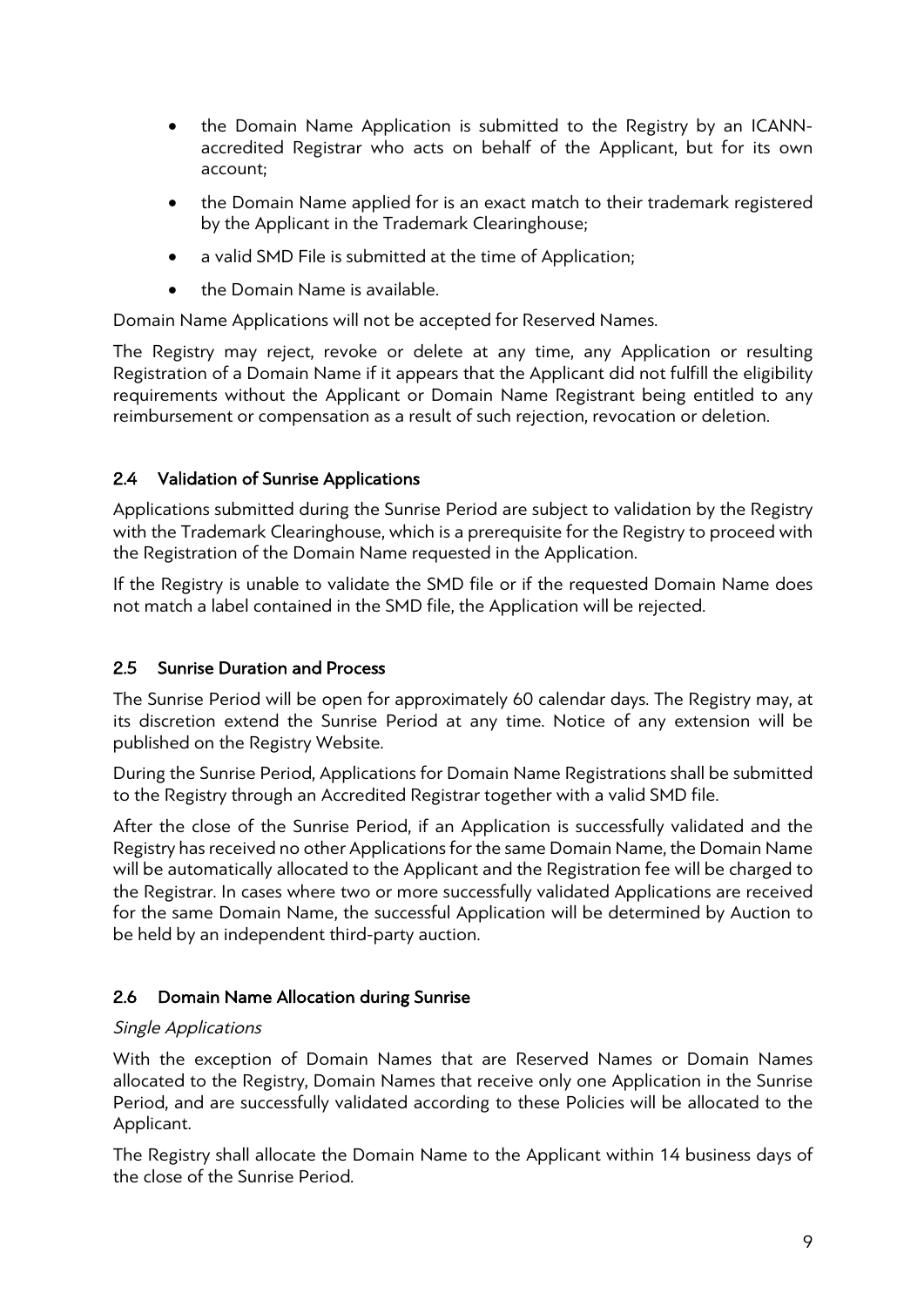#### Multiple Applications

Applications received during the Sunrise Period will be treated as received at the same time, which will be the time of the close of the Sunrise Period. If more than one Application for an available Domain Name has been received during the Sunrise Period, and more than one of the Applications were successfully validated, the relevant Applicants will be invited to an auction for that Domain Name. Bidding is only open to Applications that have been successfully validated.

The Registry shall appoint an auction provider and inform the auction provider of the Domain Name and its corresponding Applications. Auctions will be conducted in accordance with the Auction rules defined by the auction provider, and the Registry will award the Domain Name Registration to the Applicant that prevailed at Auction.

#### Auction Process and Allocation

Insofar and to the extent the Registry will allocate Domain Names on the basis of the outcome of an Auction process, eligible bidders for such Domain Names will be invited to auction in accordance with the auction provider's procedures. Prior to the commencement of an auction, each eligible bidder will be provided with the required information necessary to participate in the relevant auction.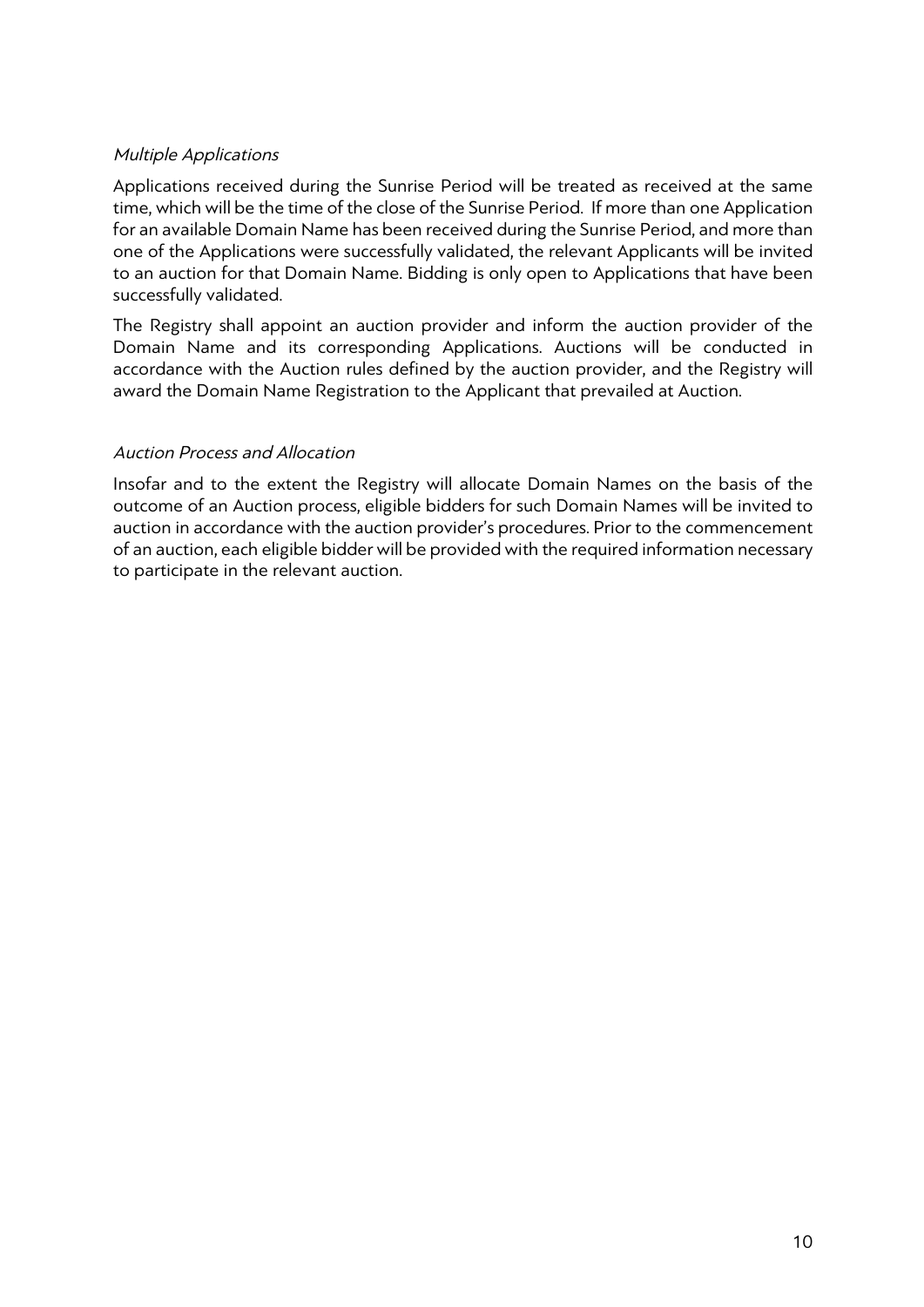# SECTION 3

#### Sunrise Dispute Resolution Policy

#### 3.1 Purpose

Domain Names in the TLD can be registered by third parties or reserved by the Registry. This Sunrise Dispute Policy ("SDRP") applies to Applications submitted during the Sunrise Period that result in Sunrise Registrations or denials of Sunrise Registrations and comes into effect upon the conclusion of the Sunrise Period. This Policy does not cover instances where the validity of a SMD File is being challenged. Such disputes are subject to a separate TMCH dispute process and should be submitted to the TMCH using its dispute resolution procedures outlined at http://www.trademark-clearinghouse.com/dispute prior to initiation of a complaint under this Policy. In the event the TMCH reports fraud in a SMD File or a Sunrise Application, the Registry may disqualify the Sunrise Application or, in the event that fraud is detected after the Sunrise Period, delete the applicable Domain Names.

#### 3.2 Grounds for Challenges

A registered Domain Name in the TLD will be subject to an administrative proceeding upon submission of a complaint that the Sunrise Registration or denial of Registration was improper under one or more of the following criteria.

The following is a list of reasons why a Sunrise Application Allocation could be challenged:

- i. at the time the challenged Domain Name was registered, the Registrant did not hold a trademark Registration of national effect (or regional effect) or the trademark had not been court-validated or protected by statute or treaty;
- ii. the Domain Name is not identical to the mark on which the Registrant based its Sunrise Registration;
- iii. the trademark Registration on which the Registrant based its Sunrise Registration is not of national effect (or regional effect) or the trademark had not been courtvalidated or protected by statute or treaty;
- iv. a Registry process error occurred that resulted in an incorrect Sunrise Registration; or
- v. the Registry failed to register a Domain Name that was applied for in compliance with the criteria set forth in Section 2.3 of the Sunrise Policy.

#### 3.3 Process

Prior to initiating a dispute under this Policy, potential Complainants must submit complaints to the Registry at engage@art.art. The "Complainant" is a person, real or natural, that makes a complaint as per this policy. Sunrise complaints must be filed with the Registry within 10 business days of the date of Registration of the relevant Domain Name(s).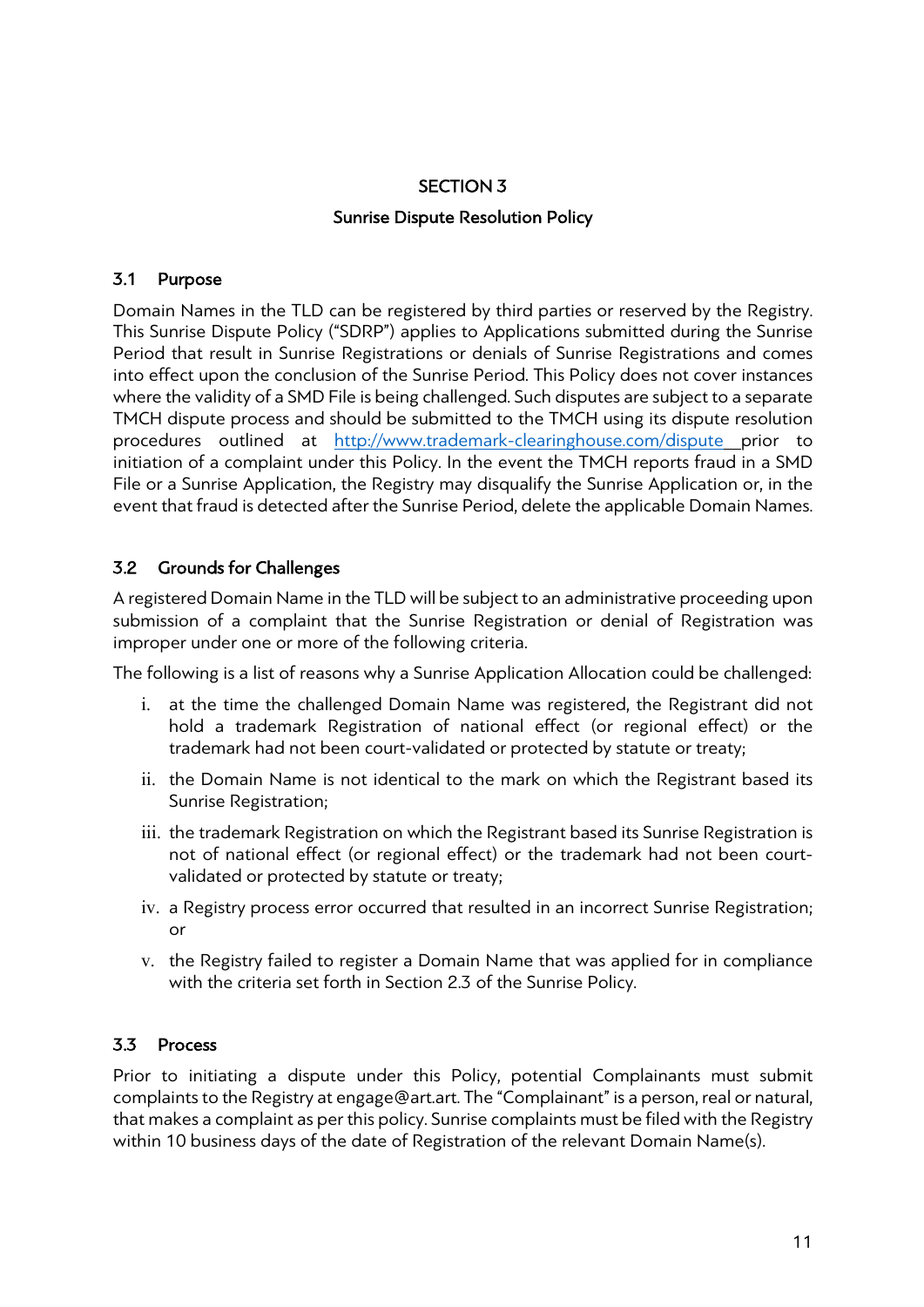When possible, the Registry may attempt to resolve the issue internally without charge to the Applicant. If, in the opinion of the Registry, the matter would be more appropriately dealt with by the TMCH, the Registry will advise the potential Complainant accordingly. If the complaint relates to a Registry process error, the Registry will investigate and if confirmed, seek to resolve such errors internally. In the event the Registry, after a good faith effort, is unable to resolve the dispute, it will notify the potential Complainant to submit its complaint to its appointed Dispute Resolution Provider. Information about the procedure followed by the Provider will be provided directly to the Complainant.

The language of all submissions and proceedings under this policy will be English. Supporting evidence may be provided in its original language, provided such evidence is accompanied by a certified English translation of all relevant text.

#### 3.4 Necessary evidence

The complaint must include:

- Name, company (if applicable), email, phone number and address of the Complainant and of any representative authorised to act for the Complainant in the administrative proceeding;
- Domain Name(s) that are the subject of the dispute;
- Applicable trademark(s) as validated by the TMCH and the relevant SMD File;
- Name of the respondent, and the respondent's contact information from the Whois entry associated with the disputed Domain Name(s);
- Ground(s) on which Complainant relies on (as set out in paragraphs i. to vi.);
- Up to 500 words describing how the relied-upon criteria and facts indicate a remedy is required;
- The remedy requested; and
- Identify any other legal proceedings that have been commenced or terminated in connection with or relating to any of the Domain Name(s) that are the subject of the dispute.

#### 3.5 Remedies for dispute

If it is found based on Grounds i. to iii of Section 3.2., that there was an improper Sunrise Registration, the sole remedy shall be the cancellation of the Sunrise Registration in question and making it again available for Registration in the TLD. If the complainant independently qualifies to register the Domain Name after the Sunrise Period, such a Registration may be made via an accredited Registrar.

If it is found based on Grounds iv. and v. of Section 3.2 that a denial of Sunrise Registration was incorrect or the Registry failed to register an applied for Domain Name, the sole remedy shall be to offer the Sunrise Registrant the possibility to re-register the Domain Name, provided it is still available and that a third party has not already registered the Domain Name during the Sunrise Period or in subsequent Registration Periods.